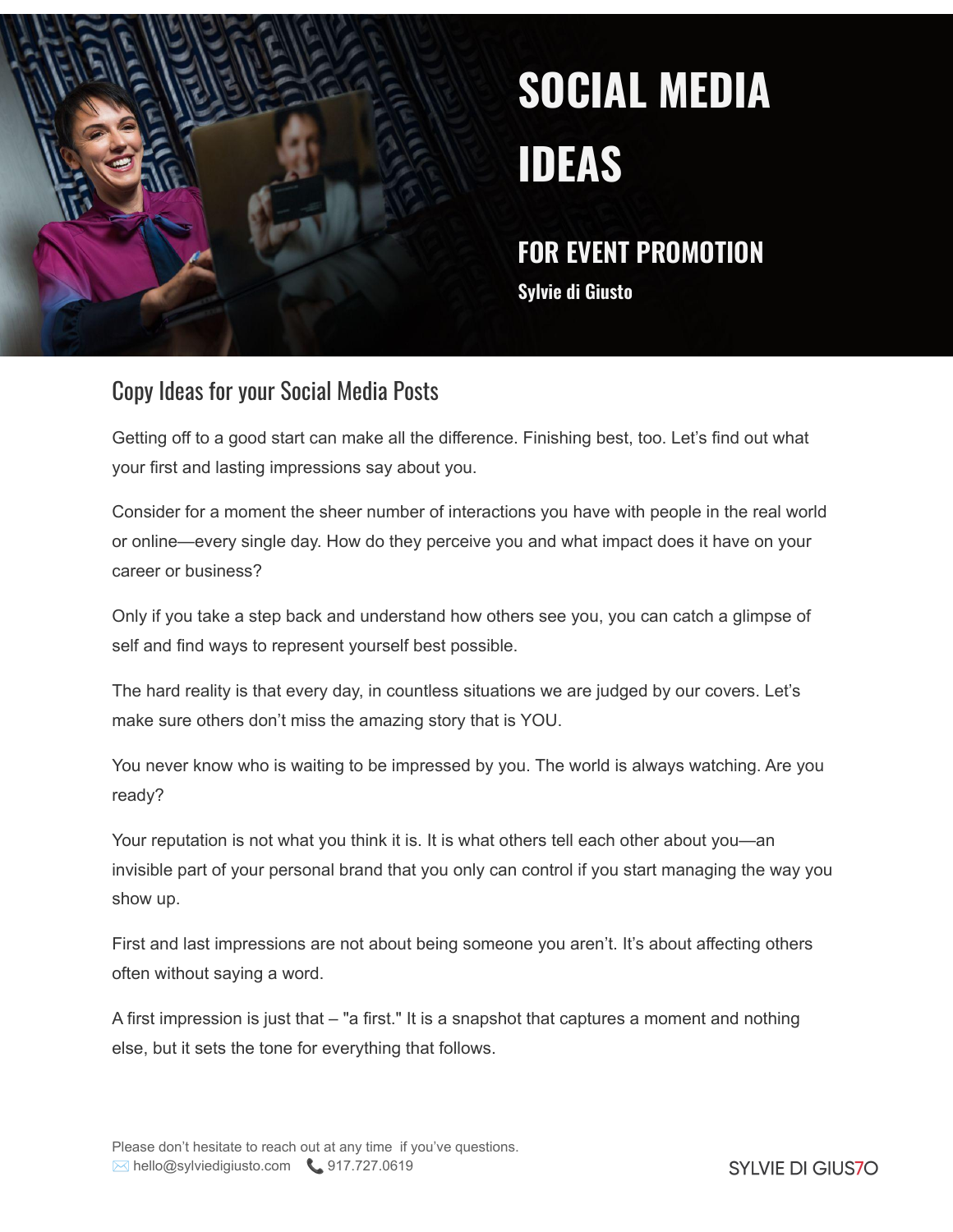

# **SOCIAL MEDIA IDEAS**

### **FOR EVENT PROMOTION**

**Sylvie di Giusto**

Your vibes never lie. What are they telling others about you, your work ethics, your skills or talents and your ability to solve others problems?

You can't manage what you don't know. Do you know what your first impression says about you and how it impacts the way you see yourself and the world sees you?

You think you aren't biased? Think again. Bias is like jealousy. Nobody wants to admit having it, yet everybody does.

We all believe that we're ethical, rational, and unbiased. It is easy to deny being biased, but data shows we are far from being unbiased. Bias is everywhere and it impacts the way you are perceived at work and in life.

No one is like you, and that is your superpower. Let's learn to use it to leverage you fair advantage.

You are so much more than you give yourself credit for. Let's find out what your fair advantage is and how you can leverage it for work, business and in life.

Almost everyone can talk about how they are different and unique in their respective field. Still, the reality is that there are hundreds—if not thousands—of people competing on the same terms you are claiming to be different from. Let's find your unique selling points!